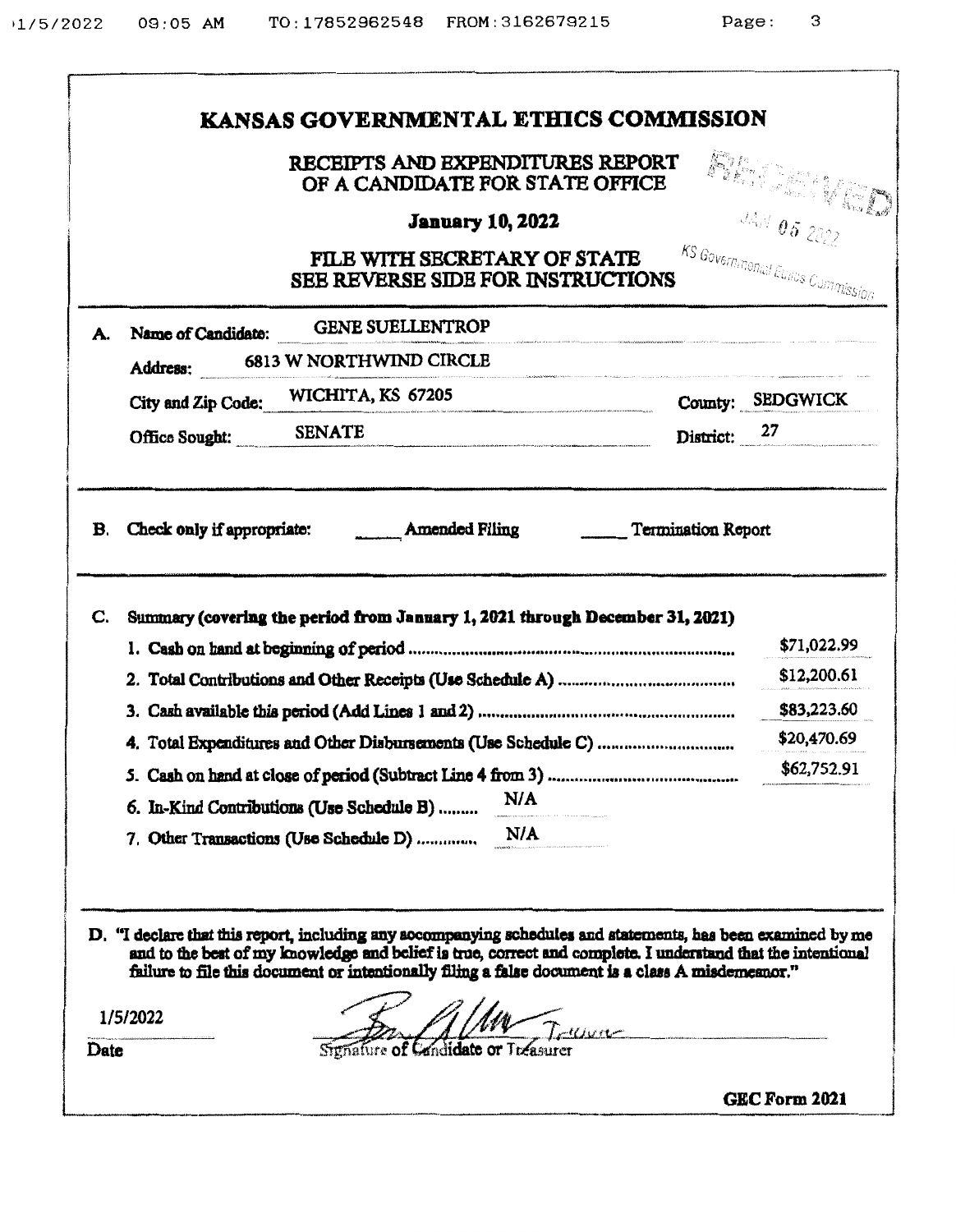# SCHEDULE A<br>CONTRIBUTIONS AND OTHER RECEIPTS

Gene Suellentrop<br>(Name of Candidate)

|            |                                                                                          | <b>Occupation &amp; Industry of</b>                           |                                    |  | Amount of     |
|------------|------------------------------------------------------------------------------------------|---------------------------------------------------------------|------------------------------------|--|---------------|
| Date       | Name and Address of Contributori                                                         | Individual Giving More                                        | <b>Check Appropriate Box</b>       |  | Cash, Check,  |
|            |                                                                                          | Than \$150                                                    | <b>Cash   Check   Loan   Other</b> |  | Loan or Other |
| 1/8/2021   | Kent Winter<br>7359 N 215th St W<br>Mount Hope, KS 67108                                 | <b>N/A</b>                                                    | X                                  |  | 100.00        |
| 7/1/2021   | <b>Comcast Financial Agency Corp</b><br>1701 JFK Blvd<br>Philadelphia, PA 19103-2838     | Communications                                                | <b>x</b>                           |  | 500.00        |
| 7/14/2021  | General Motors Co. PAC<br>25 Massachusetts Ave. NW Ste 400<br>Washington, DC 20001       | Automotive                                                    | x                                  |  | 400.00        |
| 8/13/2021  | Kansas Cable PAC<br>1900 S Kansas Ave<br>Topeka, KS 66612                                | Communications                                                | x                                  |  | 500.00        |
| 8/26/2021  | <b>KHCA PAC</b><br>1100 SW Gage Blvd<br>1 Topeka, KS 66604-1761                          | <b>Healthcare</b>                                             | x                                  |  | 500.00        |
| 8/17/2021  | Lisa Allen, Cox Communications<br>901 S George Washington Blvd<br>Wichita, KS 67211-3901 | Communications                                                | х                                  |  | 500.00        |
| 8/30/2021  | Midwest Health, Inc.<br>3024 SW Wanamaker Rd, Ste 300<br>Topeka, KS 66614                | Healthcare                                                    | x                                  |  | 400.00        |
| 8/7/2021   | <b>Charter Communications</b><br>12405 Powerscourt Dr.<br>ST. Louis, MO 63131-3674       | Communications                                                | x                                  |  | 300.00        |
| 11/10/2021 | <b>KS Automobile Dealers PAC</b><br>1731 South Kansas Ave<br>Topeka, KS 66603-3807       | Automotive                                                    | x                                  |  | 250.00        |
| 11/29/2021 | <b>Singularis Group</b><br>PO Box 9265<br>Shawnee Mission, KS 66201                      | <b>Constituent Mailing</b><br>Allowance<br>Not a Contribution | X                                  |  | 6923.23       |
| 11/16/2021 | PAC of KS Ophthalmologists<br>10 W Phillip Rd Suite 120<br>Vernon Hills, iL 60061        | <b>Healthcare</b>                                             | x                                  |  | 250.00        |
|            | <b>STREET STREET</b>                                                                     |                                                               |                                    |  | 10623.23      |

Page 1 of 2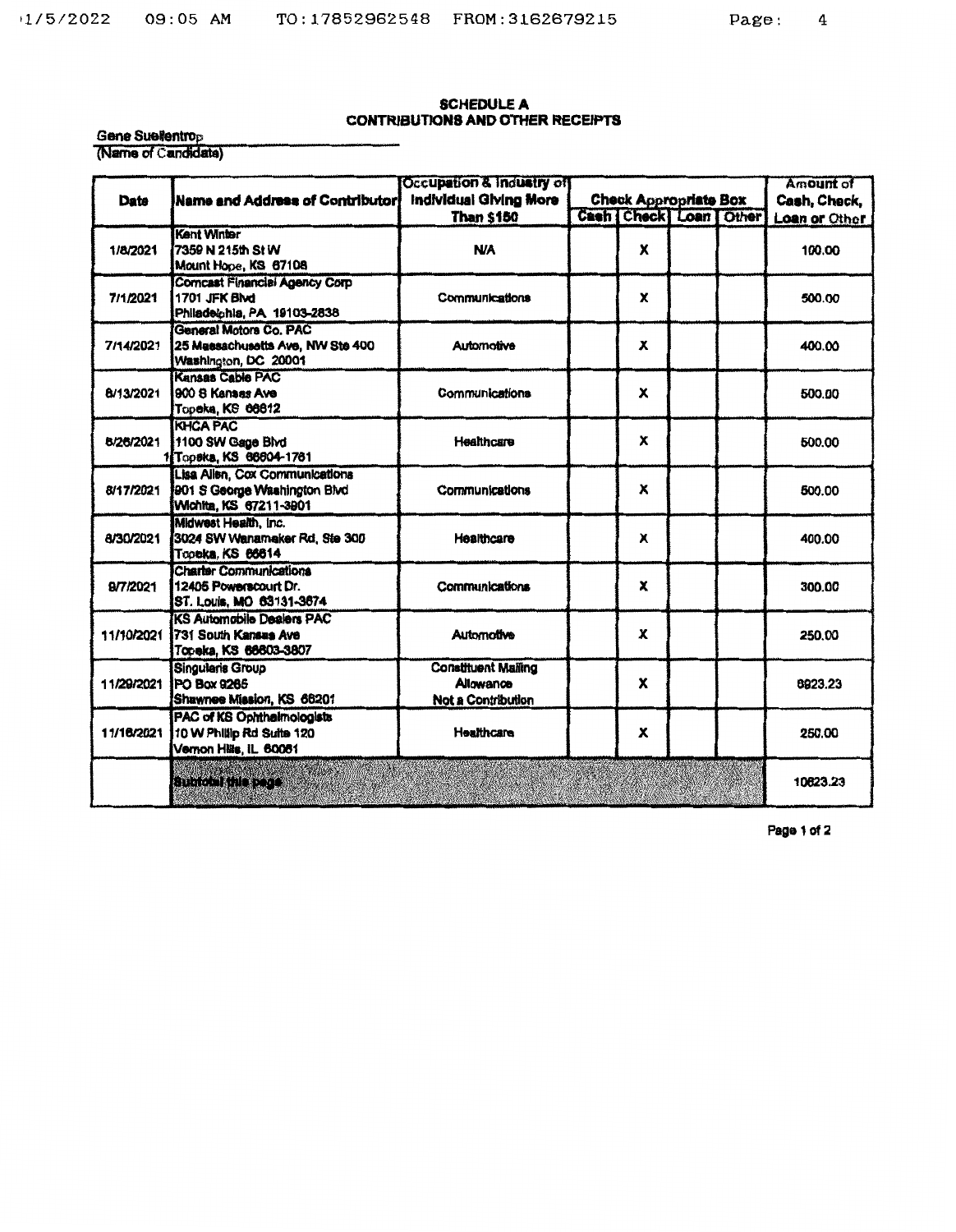#### **SCHEDULE A CONTRIBUTIONS AND OTHER RECEIPTS**

Gene Suellentrop<br>(Name of Candidate)

|            |                                                                                             | Occupation & Industry of                              |                              |  | Amount of     |
|------------|---------------------------------------------------------------------------------------------|-------------------------------------------------------|------------------------------|--|---------------|
| Date       | <b>Name and Address of Contributor</b>                                                      | Individual Giving More Than                           | <b>Check Appropriate Box</b> |  | Cash, Check,  |
|            |                                                                                             | \$150                                                 | Cash   Check   Loan   Other  |  | Loan or Other |
| 12/15/2021 | BCS Design, Inc.<br>19930 W 161st<br>Olathe, KS 66062                                       | Architecture                                          | х                            |  | 500.00        |
|            | <b>Bruce Christenson</b><br>12/28/2021 3501 SW Fairlawn Rd Ste 200<br>Topeka, KS 66614-3975 | <b>Real Estate</b>                                    | x                            |  | 500.00        |
| 12/29/2021 | Gene Suellentrop<br>6813 W Northwind Circle<br>Wichita KS 67205                             | Repayment for<br>Trip Not taken<br>Not a Contribution | x                            |  | 577.38        |
|            |                                                                                             |                                                       | x                            |  |               |
|            |                                                                                             |                                                       | x                            |  |               |
|            |                                                                                             |                                                       | X                            |  |               |
|            |                                                                                             |                                                       |                              |  |               |
|            |                                                                                             |                                                       |                              |  |               |
|            |                                                                                             |                                                       |                              |  |               |
|            | <b>Subtotal this page</b>                                                                   |                                                       |                              |  | 1577.38       |

## **Complete If Last Page of Schedule A**

| <b>I GA Hemzet Recard to Penot</b>                    | 12.200.61 |
|-------------------------------------------------------|-----------|
| <b>IOAILA AZEKOATAR (ERKEZ)</b>                       |           |
| <b>Sale of Political Materials (Uniternized)</b>      |           |
| <b>I MARCON FOR DRIVING TO STATISTICS AND LARGEDY</b> |           |
|                                                       | 12.200.61 |

Page 2 of 2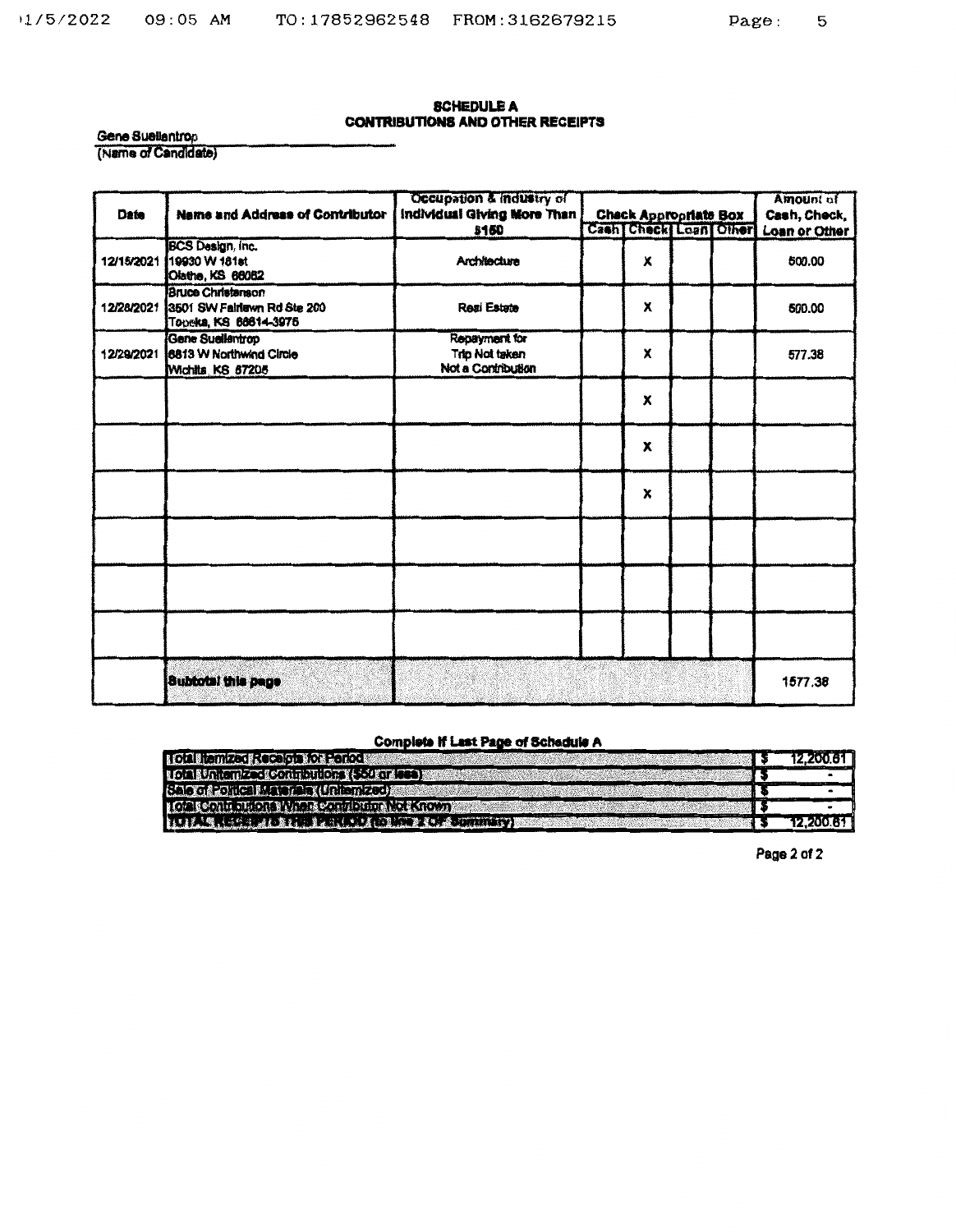#### **SCHEDULE C EXPENDITURES AND OTHER DISBURSEMENTS**

Gene Suellentrop

(Name of Candidate)

| Dete      | <b>Name and Address</b>                                                                 | <b>Purpose of Expenditure or Disbursement</b>                                                   | <b>Amount</b> |
|-----------|-----------------------------------------------------------------------------------------|-------------------------------------------------------------------------------------------------|---------------|
|           | <b>KS Truth Caucus</b><br>1/12/2021 PO Box 860762<br>Shawnee, KS 66286                  | Dues                                                                                            | 500.00        |
|           | <b>KLEAR</b><br>1/20/2021 504 Plaze Drive<br>Perry, KS 86073                            | Dues                                                                                            | 500.00        |
|           | <b>State of Kansas</b><br>1/29/2021 300 SW 10th Ave STE 551-S<br>Topeka, KS 66612-1504  | <b>Mailing Supplies</b>                                                                         | 403.42        |
| 3/29/2021 | Gambino's Pizza<br>339 S 1st St<br>Colwich, KS 67030                                    | Staff Luncheon                                                                                  | 281.61        |
| 4/2/2021  | Gene Suelientrop<br>6813 W Northwind Circle<br>Wichita, KS 67205                        | Reimbursement for Dues \$500, Website \$29,<br>Constituent Lunch \$48.20<br>Note Cards \$403.42 | 980.62        |
| 4/2/2021  | <b>Gene Suellentrop</b><br><b>8813 W Northwind Circle</b><br>Widhita, KS 67205          | Reimbursement for Website \$38.95.<br>Constituent Lunch \$7.92                                  | 46.87         |
| 4/2/2021  | <b>Gene Suellentrop</b><br>8813 W Northwind Circle<br>Wichita, KS 67205                 | Reimbursement for conference<br>travel \$1,869.88                                               | 1869.88       |
| 4/4/2021  | <b>St. Catherine of Sienne</b><br>3842 N Ridge Rd<br>Widhita. KS 67205                  | Donation                                                                                        | 500.00        |
| 4/23/2021 | Gambino's Pizza<br><b>1339 S 1st St</b><br>Colwich KS 67030                             | Senate Meeting                                                                                  | 78.05         |
|           | <b>Singularis Group</b><br>11/29/2021 PO Box 9265<br>Shawnee Mission, KS 66201          | Maller                                                                                          | 7813.92       |
|           | <b>St. Catherine of Sienna</b><br>12/20/2021 3842 N Ridge Rd<br><b>Wichita KS 67205</b> | Donation                                                                                        | 1000.00       |
|           | The Lords Diner<br>12/20/2021 [520 N. Broadway<br><b>Wichita, KS 67214</b>              | Donation                                                                                        | 250.00        |
|           | <b>St. Gregory's Abbey</b><br>12/20/2021 1900 W MacArthur St<br>Shawnee, OK 74804       | Donation                                                                                        | \$500.00      |
|           | <b>ONE CALLED TO BE</b>                                                                 |                                                                                                 | \$14,724.37   |

Page 1 of 2